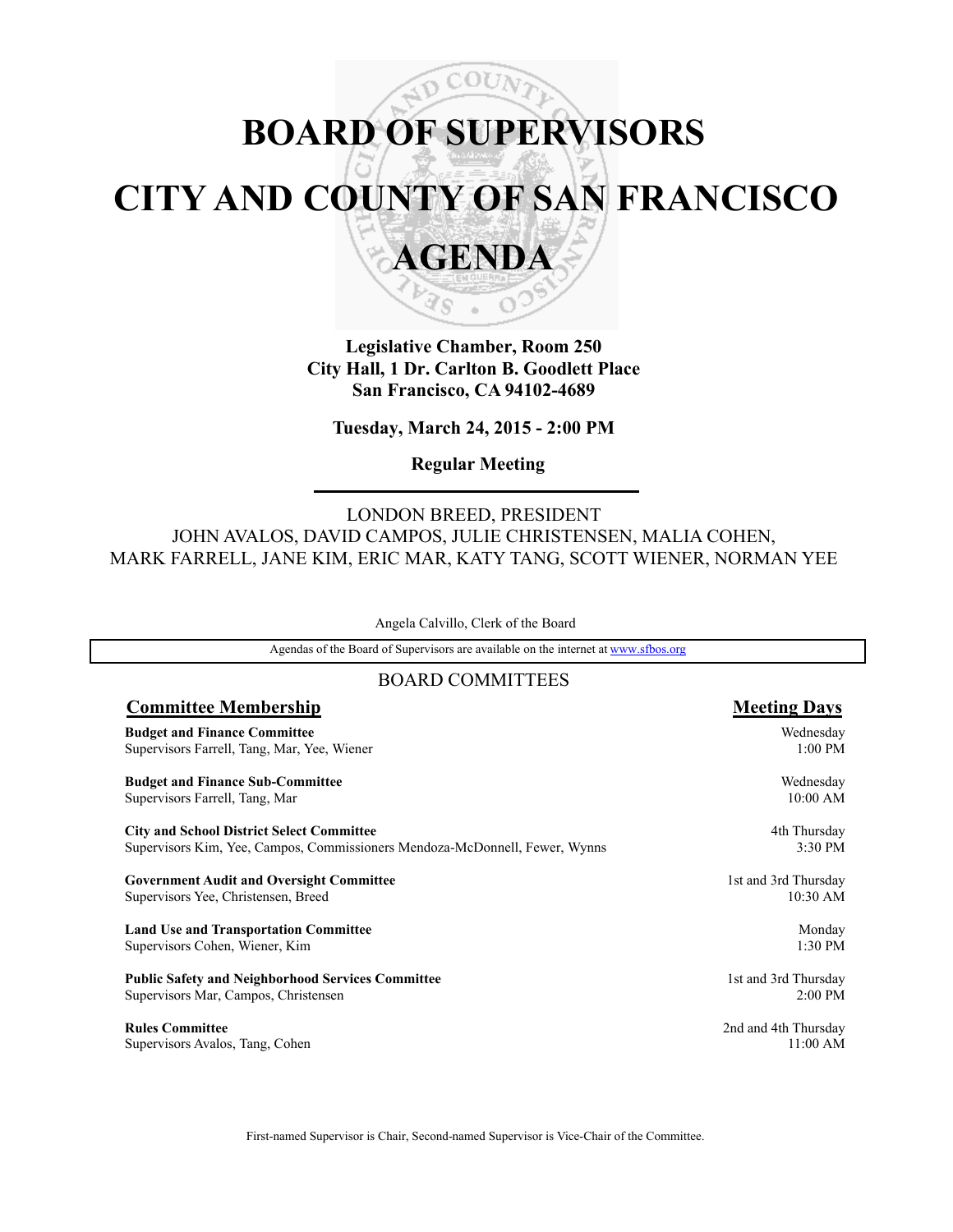### **Agenda Item Information**

Each item on the Consent or Regular agenda may include the following documents:

- 1) Legislation
- 2) Budget and Legislative Analyst report
- 3) Department or Agency cover letter and/or report
- 4) Public correspondence

These items will be available for review at 1 Dr. Carlton B. Goodlett Place, City Hall, Room 244, Reception Desk.

### **Meeting Procedures**

The Board of Supervisors is the legislative body of the City and County of San Francisco. The Board has several standing committees where ordinances and resolutions are the subject of hearings at which members of the public are urged to testify. The full Board does not hold a second public hearing on measures which have been heard in committee.

Board procedures do not permit: 1) persons in the audience to vocally express support or opposition to statements by Supervisors or by other persons testifying; 2) ringing and use of cell phones, pagers, and similar sound-producing electronic devices; 3) bringing in or displaying signs in the meeting room; and 4) standing in the meeting room.

Each member of the public will be allotted the same maximum number of minutes to speak as set by the President or Chair at the beginning of each item or public comment, excluding City representatives, except that public speakers using translation assistance will be allowed to testify for twice the amount of the public testimony time limit. If simultaneous translation services are used, speakers will be governed by the public testimony time limit applied to speakers not requesting translation assistance. Members of the public who want a document placed on the overhead for display should clearly state such and subsequently remove the document when they want the screen to return to live coverage of the meeting.

IMPORTANT INFORMATION: The public is encouraged to testify at Committee meetings. Persons unable to attend the meeting may submit to the City, by the time the proceedings begin, written comments regarding the agenda items above. These comments will be made a part of the official public record and shall be brought to the attention of the Board of Supervisors. Written communications should be submitted to the Clerk of the Board, Clerk of a Committee or its members: 1 Dr. Carlton B. Goodlett Place, Room 244, San Francisco, CA 94102. Communications which are not received prior to the hearing may be delivered to the Clerk of the Committee at the hearing and you are encouraged to bring enough copies for distribution.

LAPTOP COMPUTER FOR PRESENTATIONS: Contact City Hall Media Services at (415) 554-7490 to coordinate the use of the laptop computer for presentations. Presenters should arrive 30 minutes prior to the meeting to test their presentations on the computer.

AGENDA PACKET: Available for review in Clerk's Office, Room 244, City Hall, 1 Dr.Carlton B Goodlett Place, or on the internet at http://www.sfbos.org/meetings. Meetings are cablecast on SFGovTV, the Government Channel 26. For DVD copies and scheduling call (415) 554-4188.

LANGUAGE INTERPRETERS: Requests must be received at least 48 hours in advance of the meeting to help ensure availability. Contact Peggy Nevin at (415) 554-5184. AVISO EN ESPAÑOL: La solicitud para un traductor debe recibirse antes de mediodía de el viernes anterior a la reunion. Llame a Derek Evans (415) 554-7702. Paunawa: Ang mga kahilingan ay kailangang matanggap sa loob ng 48 oras bago mag miting upang matiyak na matutugunan ang mga hiling. Mangyaring tumawag kay Joy Lamug sa (415) 554-7712.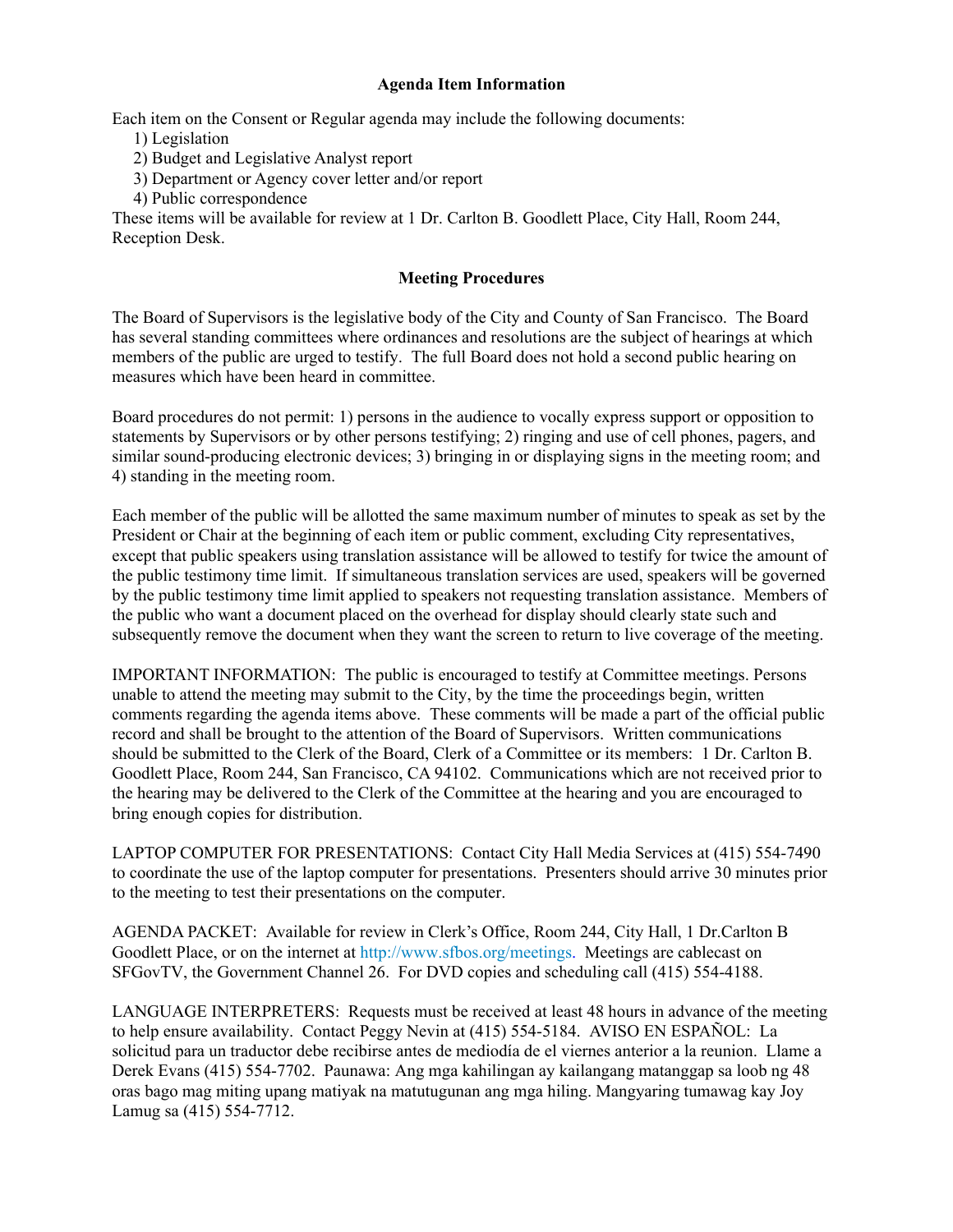#### 必須在會議前最少四十八小時提出要求 翻譯 請電 (415) 554-7719

#### **Disability Access**

The Legislative Chamber (Room 250) and the Committee Room (Room 263) in City Hall are wheelchair accessible. Meetings are real-time captioned and are cablecast open-captioned on SFGovTV, the Government Channel 26. Assistive listening devices for the Legislative Chamber are available upon request at the Clerk of the Board's Office, Room 244. Assistive listening devices for the Committee Room are available upon request at the Clerk of the Board's Office, Room 244 or in the Committee Room. To request sign language interpreters, readers, large print agendas or other accommodations, please contact Wilson Ng at (415) 554-5184 or (415) 554-5227 (TTY). Requests made at least 48 hours in advance of the meeting will help to ensure availability.

The nearest accessible BART station is Civic Center (Market/Grove/Hyde Streets). Accessible MUNI Metro lines are the F, J, K, L, M, N, T (exit at Civic Center or Van Ness Stations). MUNI bus lines also serving the area are the 5, 6, 9, 19, 21, 47, 49, 71, and 71L. For more information about MUNI accessible services, call (415) 701-4485.

There is accessible parking in the vicinity of City Hall at Civic Center Plaza and adjacent to Davies Hall and the War Memorial Complex. Accessible curbside parking is available on Dr. Carlton B. Goodlett Place and Grove Street.

In order to assist the City's efforts to accommodate persons with severe allergies, environmental illness, multiple chemical sensitivity or related disabilities, attendees at public meetings are reminded that other attendees may be sensitive to perfumes and various other chemical-based scented products. Please help the City to accommodate these individuals.

### **Know Your Rights Under The Sunshine Ordinance**

Government's duty is to serve the public, reaching its decision in full view of the public. Commissions, boards, councils, and other agencies of the City and County exist to conduct the people's business. This ordinance assures that deliberations are conducted before the people and that City operations are open to the people's review.

For information on your rights under the Sunshine Ordinance (Chapter 67 of the San Francisco Administrative Code) or to report a violation of the ordinance, contact by mail Sunshine Ordinance Task Force, 1 Dr. Carlton B. Goodlett Place, Room 244, San Francisco CA 94102; phone at (415) 554-7724; fax at (415) 554-7854; or by email at sotf@sfgov.org

Citizens may obtain a free copy of the Sunshine Ordinance by printing Chapter 67 of the San Francisco Administrative Code on the Internet, at http://www.sfbos.org/sunshine

### **Lobbyist Registration and Reporting Requirements**

Individuals and entities that influence or attempt to influence local legislative or administrative action may be required by the San Francisco Lobbyist Ordinance [SF Campaign & Governmental Conduct Code Sec. 2.100] to register and report lobbying activity. For more information about the Lobbyist Ordinance, please contact the San Francisco Ethics Commission at 25 Van Ness Avenue, Suite 220, San Francisco, CA 94102; telephone (415) 252-3100; fax (415) 252-3112; web site http://www.sfgov.org/ethics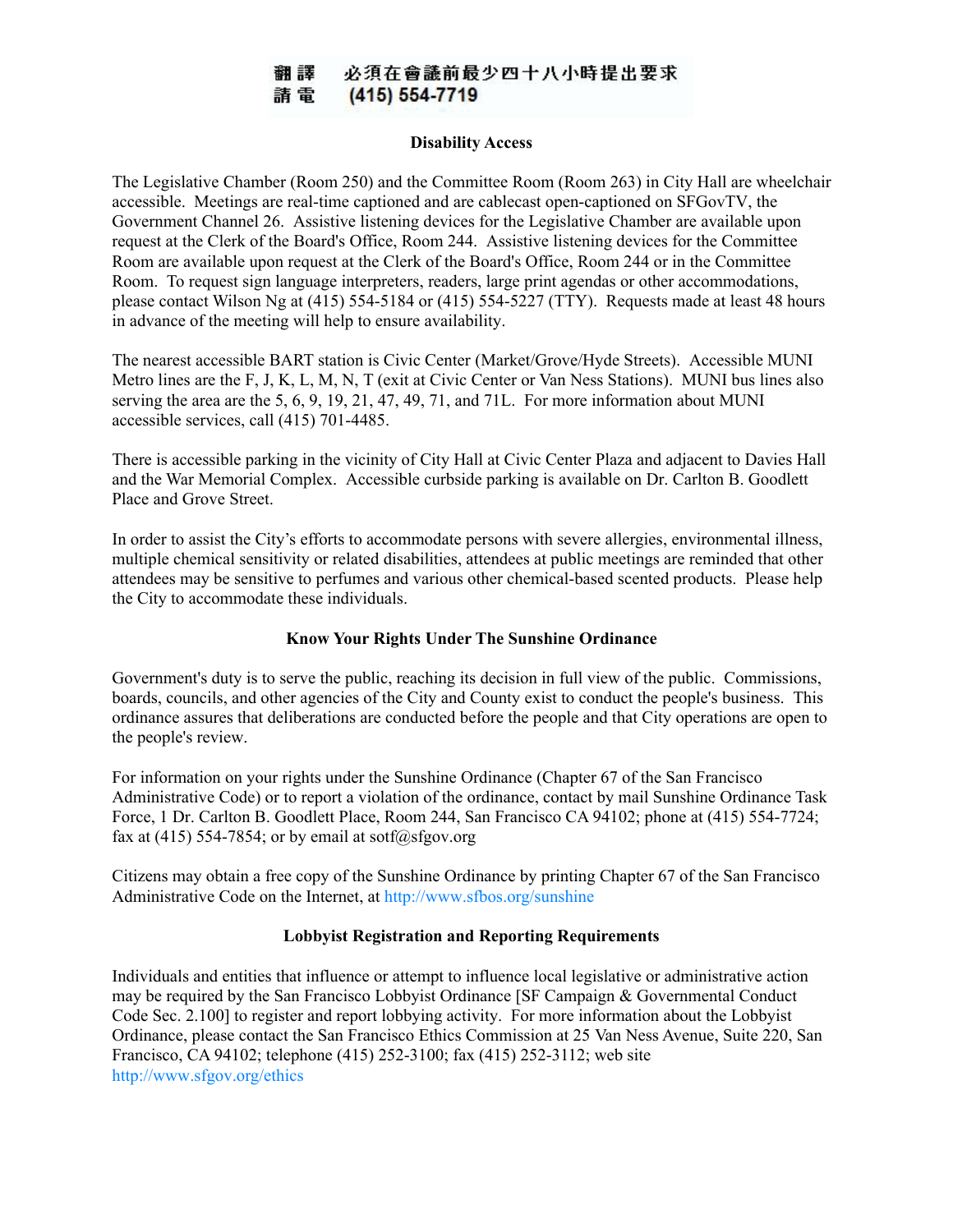# **ROLL CALL AND PLEDGE OF ALLEGIANCE**

# **AGENDA CHANGES**

# **COMMUNICATIONS**

# **CONSENT AGENDA**

*All matters listed hereunder constitute a Consent Agenda, are considered to be routine by the Board of Supervisors and will be acted upon by a single roll call vote of the Board. There will be no separate discussion of these items unless a member of the Board so requests, in which event the matter shall be removed from the Consent Agenda and considered as a separate item.*

*Questions on the Consent Agenda are on final passage, first reading, adoption, or approved, as indicated.*

### **Items 1 through 6**

### **Recommendations of the Government Audit and Oversight Committee**

*Present: Supervisors Yee, Christensen, Mar*

**1. [150063](http://sfgov.legistar.com/gateway.aspx?m=l&id=28973) [Settlement of Lawsuit - Rena Harel, and Estate of Margie Sonnier - \$52,500]** Ordinance authorizing settlement of the lawsuit filed by Rena Harel, and the Estate of Margie Sonnier against the City and County of San Francisco for \$52,500; the lawsuit was filed on March 7, 2013, in San Francisco Superior Court, Case No. PES-08-290936; entitled Estate of Margie Sonnier; Rena Harel v. San Francisco County Tax Assessor.

03/17/2015; PASSED, ON FIRST READING.

### **Question: Shall this Ordinance be FINALLY PASSED?**

**2. [150064](http://sfgov.legistar.com/gateway.aspx?m=l&id=28974) [Settlement of Lawsuit - Brian O'Hara, by and through his Successor-In-Interest Eileen O'Hara, and Eileen O'Hara, Sheila O'Hara, and Morgan O'Hara - \$250,000]**

Ordinance authorizing settlement of the lawsuit filed by Brian O'Hara, by and through his successor-in-interest Eileen O'Hara, and Eileen O'Hara, Sheila O'Hara, and Morgan O'Hara against the City and County of San Francisco for \$250,000; the lawsuit was filed on February 27, 2013, in San Francisco Superior Court, Case No. CGC-13-529089; entitled Brian O'Hara, et al. v. City and County of San Francisco, et al. (City Attorney)

03/17/2015; PASSED, ON FIRST READING.

### **Question: Shall this Ordinance be FINALLY PASSED?**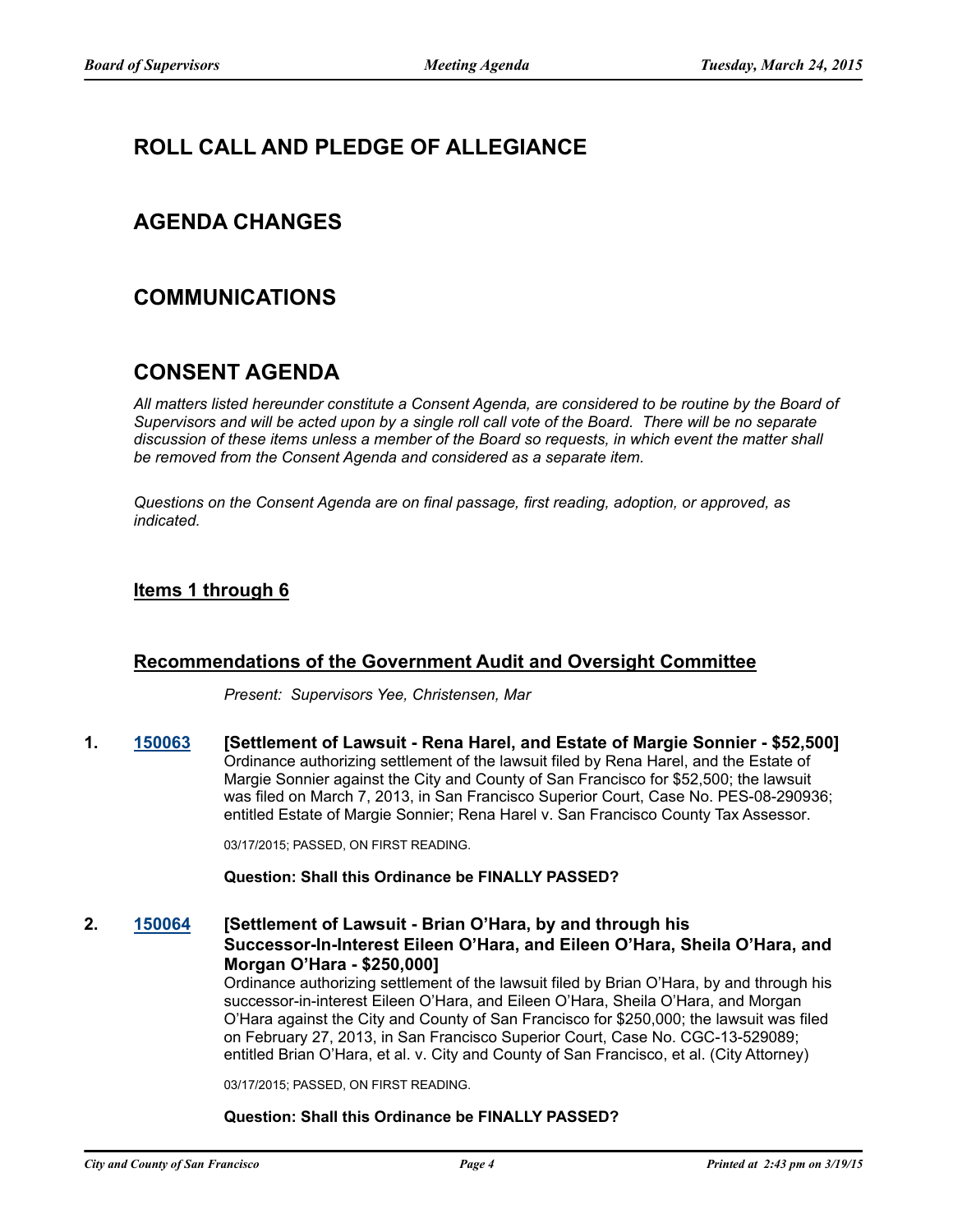### **3. [150065](http://sfgov.legistar.com/gateway.aspx?m=l&id=28975) [Settlement of Lawsuit - Antionette Spears - \$200,000]**

Ordinance authorizing settlement of the lawsuit filed by Antionette Spears against the City and County of San Francisco for \$200,000; the lawsuit was filed on December 19, 2012, in San Francisco Superior Court, Case No. CGC-12-527288; entitled Antionette Spears v. City and County of San Francisco, et al. (City Attorney)

03/17/2015; PASSED, ON FIRST READING.

#### **Question: Shall this Ordinance be FINALLY PASSED?**

### **4. [150066](http://sfgov.legistar.com/gateway.aspx?m=l&id=28976) [Settlement of Lawsuit - E. Lynn Shoenmann, Trustee - \$45,500]**

Ordinance authorizing settlement of the adversary complaint filed by E. Lynn Shoenmann, Trustee, against the City and County of San Francisco for \$45,500; the adversary complaint was filed on March 7, 2014, in United States Bankruptcy Court, Northern District of California, Case No. CV-14-03025; entitled E. Lynn Shoenmann, Trustee v. City and County of San Francisco. (City Attorney)

03/17/2015; PASSED, ON FIRST READING.

#### **Question: Shall this Ordinance be FINALLY PASSED?**

### **Recommendations of the Rules Committee**

*Present: Supervisors Avalos, Tang, Cohen*

**5. [150238](http://sfgov.legistar.com/gateway.aspx?m=l&id=29148) [Appointments, Bicycle Advisory Committee - Marc Brandt and Casey Allen]** Motion appointing Marc Brandt and Casey Allen, terms ending November 19, 2016, to the Bicycle Advisory Committee. (Rules Committee)

### **Question: Shall this Motion be APPROVED?**

**6. [150239](http://sfgov.legistar.com/gateway.aspx?m=l&id=29149) [Appointment, Single Room Occupancy (SRO) Task Force - Jadma Noronha]** Motion appointing Jadma Noronha, term ending December 31, 2015, to the Single Room Occupancy (SRO) Task Force. (Rules Committee)

**Question: Shall this Motion be APPROVED?**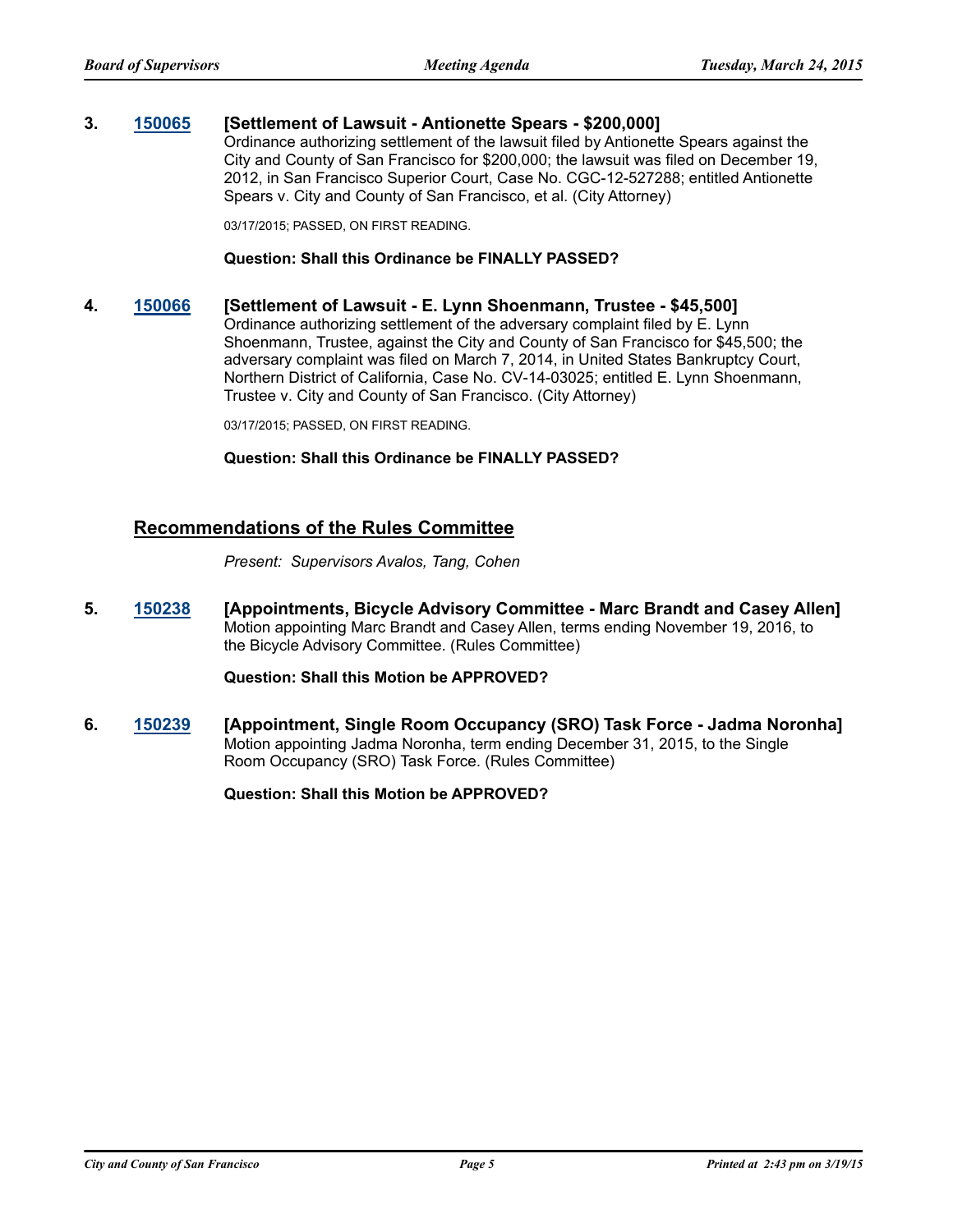# **REGULAR AGENDA**

# **UNFINISHED BUSINESS**

### **Recommendations of the Budget and Finance Sub-Committee**

*Present: Supervisors Farrell, Tang, Mar*

### **7. [141208](http://sfgov.legistar.com/gateway.aspx?m=l&id=28795) [Agreement Amendment - AT&T - Telecommunications Services - Not to Exceed \$97,953,700]**

Ordinance retroactively authorizing the Department of Technology and the Department of Contract Administration to enter into the Second Amendment of an Agreement between the City and AT&T for the City's telecommunications services by extending the term of the agreement through December 31, 2015, and increasing the total not-to-exceed amount of the agreement to \$97,953,700. (Department of Technology)

#### (Fiscal Impact)

03/17/2015; PASSED ON FIRST READING.

#### **Question: Shall this Ordinance be FINALLY PASSED?**

### **8. [150078](http://sfgov.legistar.com/gateway.aspx?m=l&id=28988) [Administrative Code - Power Revenue Bonds] Sponsor: Mayor**

Ordinance amending the Administrative Code to provide procedures for the issuance of Power Revenue Bonds by the Public Utilities Commission of the City and County of San Francisco.

03/17/2015; PASSED ON FIRST READING.

### **Question: Shall this Ordinance be FINALLY PASSED?**

# **9. [150079](http://sfgov.legistar.com/gateway.aspx?m=l&id=28989) [Public Utilities Commission 2015 Power Revenue Bonds Issuance - Not to Exceed \$48,000,000]**

### **Sponsor: Mayor**

Ordinance approving the issuance and sale of revenue bonds by the Public Utilities Commission of the City and County of San Francisco in an aggregate principal amount not to exceed \$48,000,000 to finance various capital projects consisting of reconstruction or replacement of existing water and/or electric power facilities pursuant to Charter, Section 9.107(6); and the acquisition, construction, installation, equipping, improvement, or rehabilitation of equipment or facilities for renewable energy and energy conservation pursuant to Charter, Section 9.107(8); approving the execution of certain documents and agreements; and confirming and making certain California Environmental Quality Act determinations, and approving other actions and matters in connection therewith.

(Fiscal Impact)

03/17/2015; PASSED ON FIRST READING.

#### **Question: Shall this Ordinance be FINALLY PASSED?**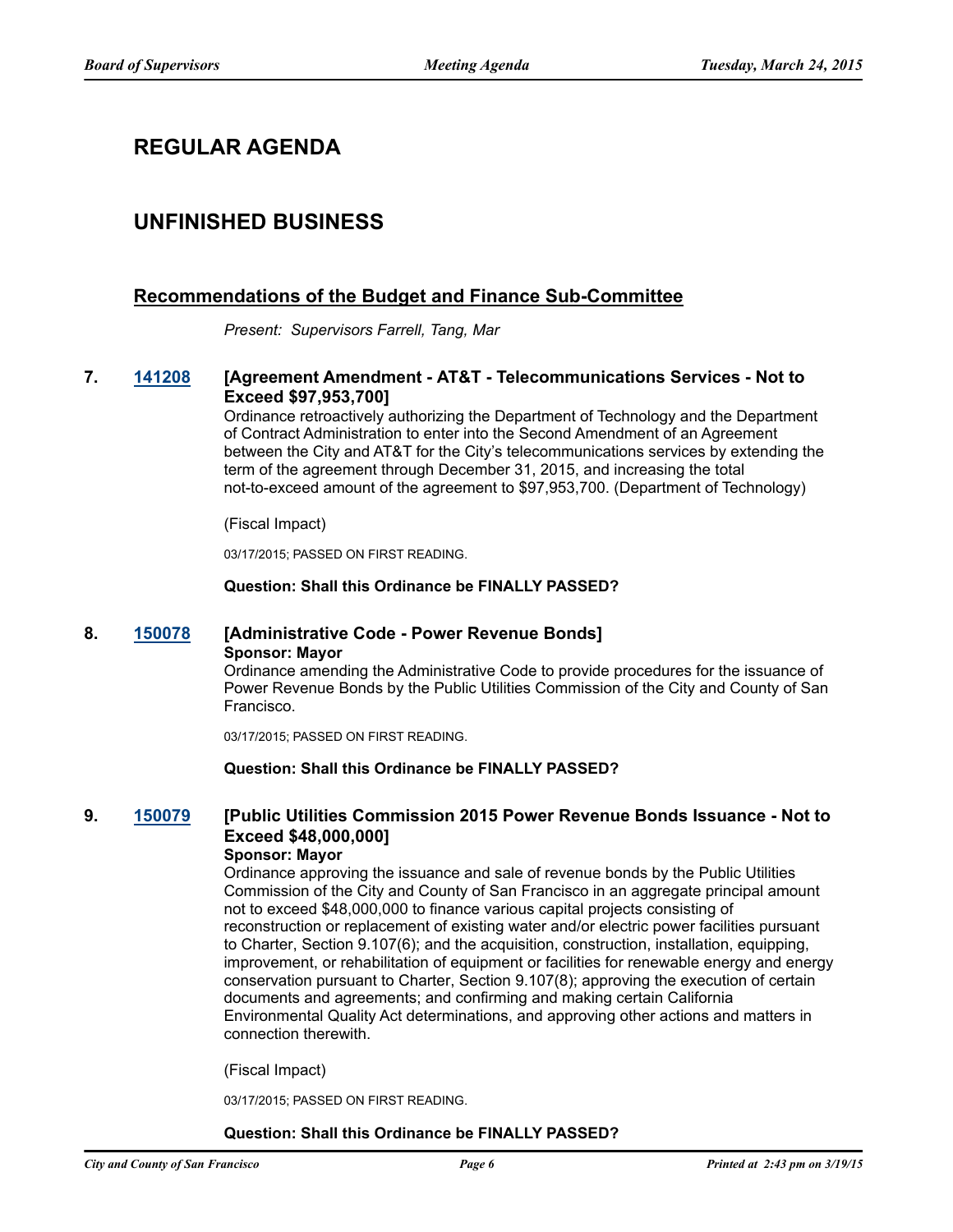*Present: Supervisors Farrell, Tang*

### **10. [150157](http://sfgov.legistar.com/gateway.aspx?m=l&id=29067) [Accept and Expend Grant - Office of Financial Empowerment Kindergarten to College Program - Amendment to the Annual Salary Ordinance - \$100,000] Sponsor: Campos**

Ordinance retroactively authorizing the Office of the Treasurer-Tax Collector to accept and expend a grant in the amount of \$100,000 from Earned Assets Resource Network for implementing the Office of Financial Empowerment Kindergarten to College Program, for the term of December 1, 2014, through December 1, 2015; and amending Ordinance No. 147-14 (Annual Salary Ordinance, FYs 2014-2015 and 2015-2016) to provide for the creation of one grant-funded position in the Office of Financial Empowerment.

03/17/2015; PASSED ON FIRST READING.

### **Question: Shall this Ordinance be FINALLY PASSED?**

### **11. [141235](http://sfgov.legistar.com/gateway.aspx?m=l&id=28822) [Business and Tax Regulations Code - Repealing Article 3 Regarding Transient Merchants]**

Ordinance amending the Business and Tax Regulations Code to repeal Article 3, which contains a license requirement and tax on transient merchants, both of which have been suspended. (Treasurer-Tax Collector)

03/17/2015; PASSED ON FIRST READING.

#### **Question: Shall this Ordinance be FINALLY PASSED?**

### **Recommendations of the Government Audit and Oversight Committee**

*Present: Supervisors Yee, Christensen*

**12. [150045](http://sfgov.legistar.com/gateway.aspx?m=l&id=28955) [Settlement of Lawsuit - Bay Area Air Quality Management District - \$31,400]** Ordinance authorizing settlement of the lawsuit filed by The People of the State of California, by and through the Bay Area Air Quality Management District, against the City and County of San Francisco for \$31,400; the lawsuit was filed on March 27, 2012, in San Francisco Superior Court, Case No. CPF-12-512078; entitled The People of the State of California, by and through the Bay Area Air Quality Management District v. The City and County of San Francisco; other material terms of said settlement are that the settlement is a stipulated civil penalty that is allocated between the Fire Department (\$30,000), subject to Board of Supervisors approval, and the Municipal Transportation Agency (\$1,400), subject to Municipal Transportation Agency approval. (City Attorney)

03/17/2015; PASSED ON FIRST READING.

### **Question: Shall this Ordinance be FINALLY PASSED?**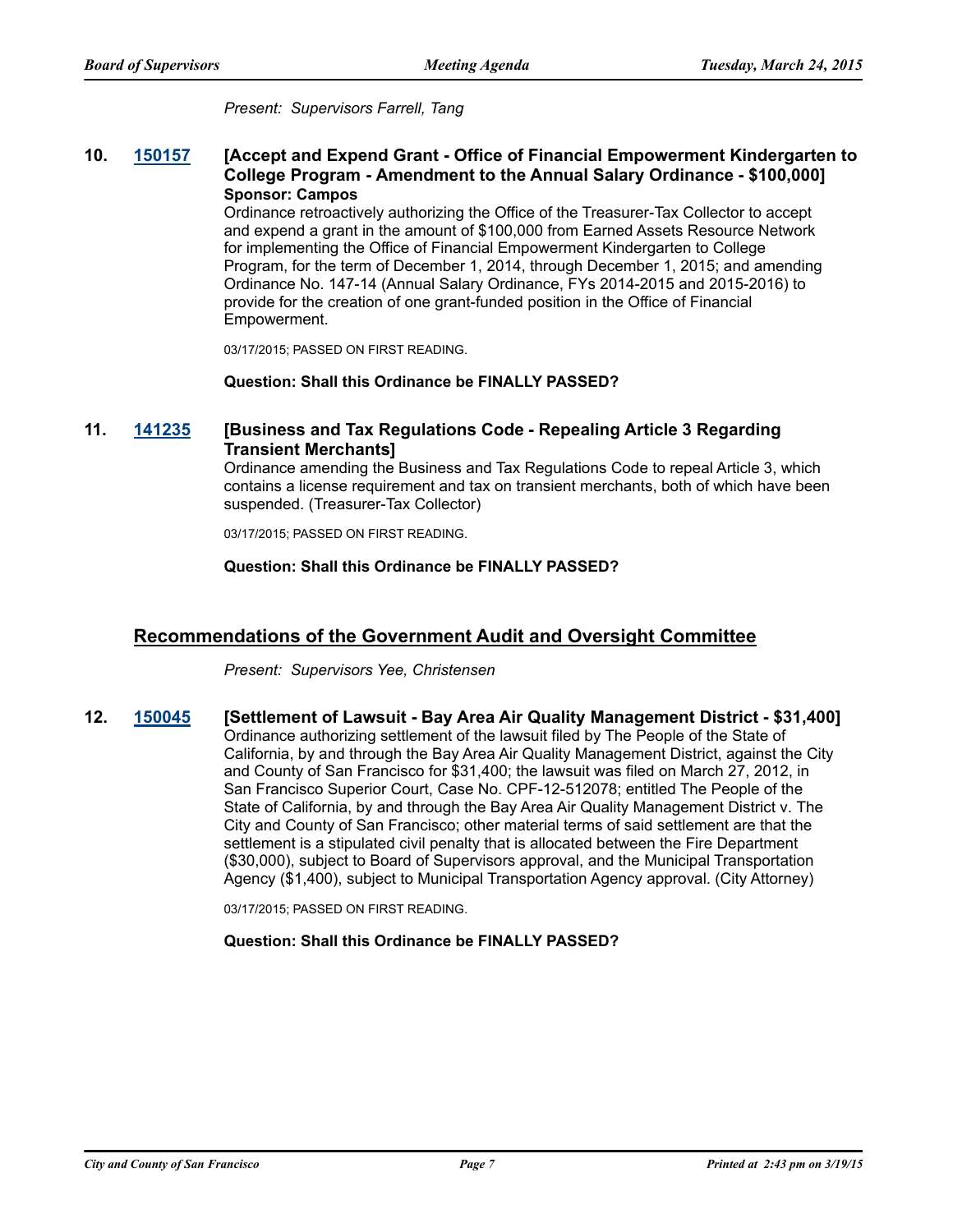### **Recommendation of the Land Use and Transportation Committee**

*Present: Supervisors Cohen, Kim*

### **13. [150155](http://sfgov.legistar.com/gateway.aspx?m=l&id=29065) [General Plan - Repealing Ordinance No. 97-14 - Adoption of 2014 Housing Element]**

#### **Sponsors: Mayor; Wiener and Cohen**

Ordinance amending the San Francisco General Plan by repealing the 2009 Housing Element (Ordinance No. 97-14), and adopting the 2014 Housing Element; and making findings, including environmental findings, and findings of consistency with the General Plan, and the eight priority policies of Planning Code, Section 101.1.

03/17/2015; PASSED ON FIRST READING.

**Question: Shall this Ordinance be FINALLY PASSED?**

# **NEW BUSINESS**

### **Recommendations of the Land Use and Transportation Committee**

*Present: Supervisors Cohen, Kim*

**14. [150007](http://sfgov.legistar.com/gateway.aspx?m=l&id=28917) [Temporary Access and Use Licenses Extension - FOCIL-MB, LLC, and ARE-San Francisco No. 15, LLC - Mission Bay South]** Resolution retroactively approving exercise of options to extend two temporary access and use licenses through July 31, 2015, for access, use, maintenance, and operation of public infrastructure improvements at or near the intersection of Seventh Street and Mission Bay Drive in the Mission Bay South area, and authorizing other official acts.

(Public Works)

**Question: Shall this Resolution be ADOPTED?**

*Present: Supervisors Cohen, Wiener, Kim*

**15. [150227](http://sfgov.legistar.com/gateway.aspx?m=l&id=29137) [Urging the San Francisco Municipal Transportation Agency Board to Adopt Proof of Labor Harmony Conditions for Commuter Shuttle Operators] Sponsor: Wiener**

Resolution urging the San Francisco Municipal Transportation Agency Board to adopt a requirement that applicants demonstrate labor harmony conditions as part of the Commuter Shuttle Pilot Program and any other permanent Commuter Shuttle Program.

**Question: Shall this Resolution be ADOPTED?**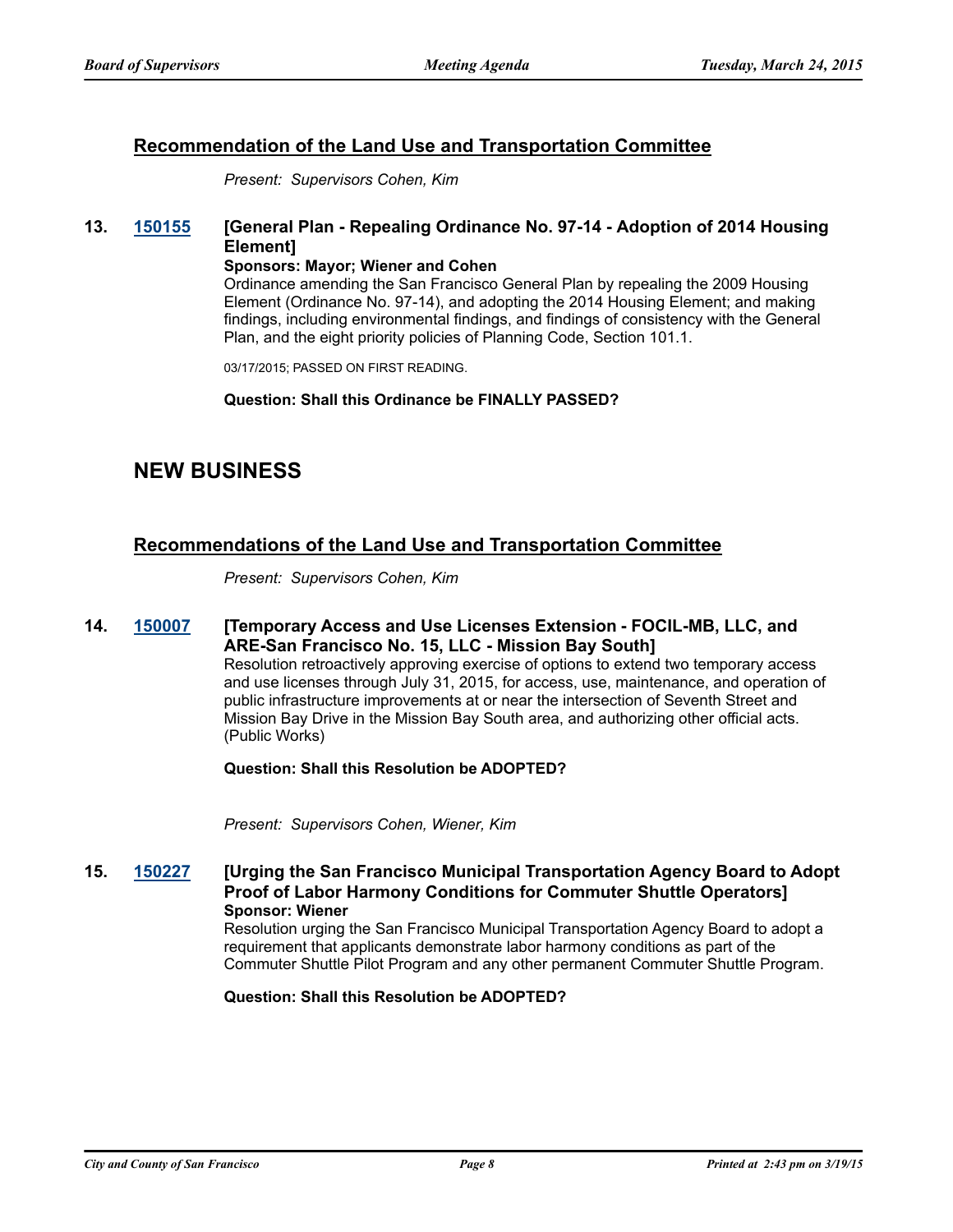### **Recommendations of the Rules Committee**

*Present: Supervisors Avalos, Tang, Cohen*

**16. [150023](http://sfgov.legistar.com/gateway.aspx?m=l&id=28933) [Appointments, Urban Forestry Council - John Malcolm Hillan, Andrew Justin Sullivan, Dan Kida, Dan Flanagan, Sandy Sherwin, and K. Rose Hillson]** Motion appointing John Malcolm Hillan, Andrew Justin Sullivan, Dan Kida, Dan Flanagan, Sandy Sherwin, and K. Rose Hillson, terms ending November 18, 2016, to the Urban Forestry Council. (Rules Committee)

### **Question: Shall this Motion be APPROVED?**

**17. [150024](http://sfgov.legistar.com/gateway.aspx?m=l&id=28934) [Appointments, Citizens General Obligation Bond Oversight Committee - Brenda Kwee McNulty, Michael Seville, and Dion-Jay Brookter]** Motion appointing Brenda Kwee McNulty, Michael Seville, and Dion-Jay Brookter, terms ending November 21, 2016, to the Citizens General Obligation Bond Oversight Committee. (Rules Committee)

**Question: Shall this Motion be APPROVED?**

**18. [150179](http://sfgov.legistar.com/gateway.aspx?m=l&id=29089) [Appointments, Veterans Affairs Commission - Brendan Rogers, Kevin Miller, Stephen Noetzel, and Regalado Baldonado]** Motion appointing Brendan Rogers, Kevin Miller, Stephen Noetzel, Regalado Baldonado, terms ending January 31, 2019, to the Veterans Affairs Commission. (Rules Committee)

**Question: Shall this Motion be APPROVED?**

#### **19. [150183](http://sfgov.legistar.com/gateway.aspx?m=l&id=29093) [Appointment, Board of Appeals - Richard Swig]**

Motion approving the President of the Board of Supervisors London Breed's nomination of Richard Swig, for a term ending July 1, 2016, to the Board of Appeals. (Clerk of the Board)

(Charter, Section 4.106, provides that this nomination is subject to approval by the Board of Supervisors and shall be the subject of a public hearing and vote within 60 days from the date the nomination is transmitted to the Clerk of the Board. If the Board fails to act on the nomination within 60 days of the date the nomination is transmitted to the Clerk then the nominee shall be deemed approved. Transmittal date: February 19, 2015)

**Question: Shall this Motion be APPROVED?**

# **SPECIAL ORDER 2:30 P.M. - Recognition of Commendations**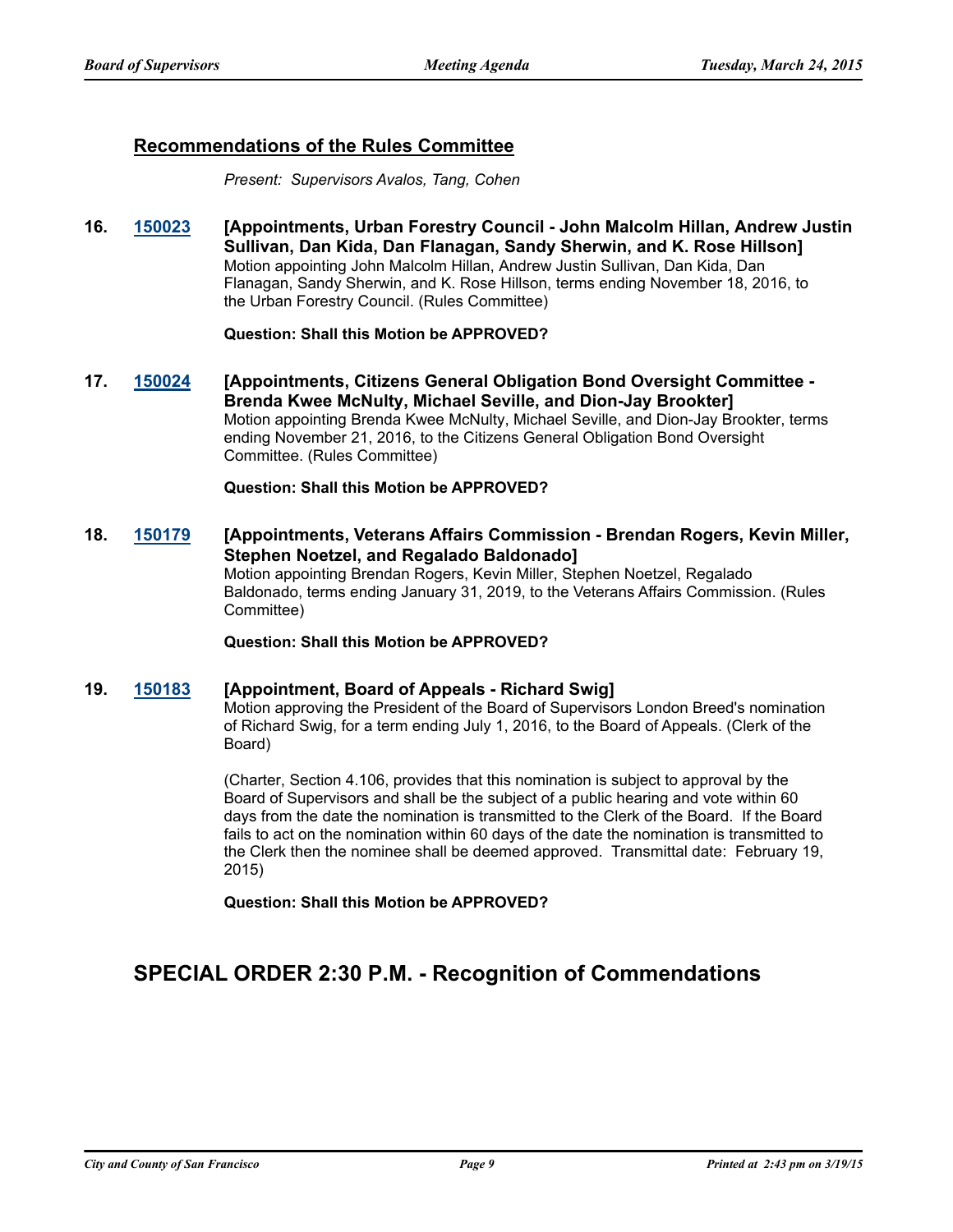# **SPECIAL ORDER 3:00 P.M.**

#### *APPEAL PROCEDURES*

*Board Rule 4.18 provides that public hearings on appeals shall be scheduled for 3:00 p.m. If more than one public hearing is scheduled, then the Clerk, in consultation with the President, may determine the order in which the appeals will be scheduled. Second and later appeals may be scheduled at specified times later than 3:00 p.m. An appeal shall not be heard prior to its scheduled time on the calendar, and it may not be called until the Board's consideration of appeals scheduled earlier on the calendar is completed. It is the policy of the Clerk of the Board to schedule multiple appeals in the following order at 3:00 p.m:*

*1. Appeals where all parties have agreed to request a continuance or a tabling of the appeal.*

*2. Continued appeals from previous Board meetings (continued appeals will be listed in order of those closest to deadlines for Board decision).*

*3. Appeals appearing on the calendar for the first time, in chronological order of receipt by the Clerk.*

*4. Multiple appeals appearing on the calendar may be staggered at times specific, beginning at 3:00 p.m.*

*5. Appeals involving participants who have ADA considerations may be set for specific times beginning at 3:00 p.m.*

### **20. [150167](http://sfgov.legistar.com/gateway.aspx?m=l&id=29077) [Public Hearing - Appeal of Categorical Exemption from Environmental Review - 53 States Street]**

Hearing of persons interested in or objecting to the determination of categorical exemption from environmental review under the California Environmental Quality Act issued by the Planning Department on January 8, 2015, for the proposed project at 53 States Street. (District 8) (Appellant: Hector Martinez) (Filed February 9, 2015). (Clerk of the Board)

### **Question: Shall this Hearing be HEARD AND FILED?**

*Pursuant to Government Code Section 65009, notice is hereby given: If you challenge the above matter in court, you may be limited to raising only those issues you or someone else raised at the public hearing described above, or in written correspondence delivered to the Board of Supervisors, (1 Dr. Carlton B. Goodlett Place, Room 244; San Francisco, CA 94102-4689) at, or prior to, the public hearing.*

## **(Only one of the following two Motions should be approved.)**

**21. [150168](http://sfgov.legistar.com/gateway.aspx?m=l&id=29078) [Affirming the Categorical Exemption Determination - 53 States Street]** Motion affirming the determination by the Planning Department that a proposed project at 53 States Street is categorically exempt from environmental review. (Clerk of the Board)

### **Question: Shall this Motion be APPROVED?**

**22. [150169](http://sfgov.legistar.com/gateway.aspx?m=l&id=29079) [Reversing the Categorical Exemption Determination - 53 States Street]** Motion reversing the determination by the Planning Department that a proposed project at 53 States Street is categorically exempt from environmental review. (Clerk of the Board)

### **Question: Shall this Motion be APPROVED?**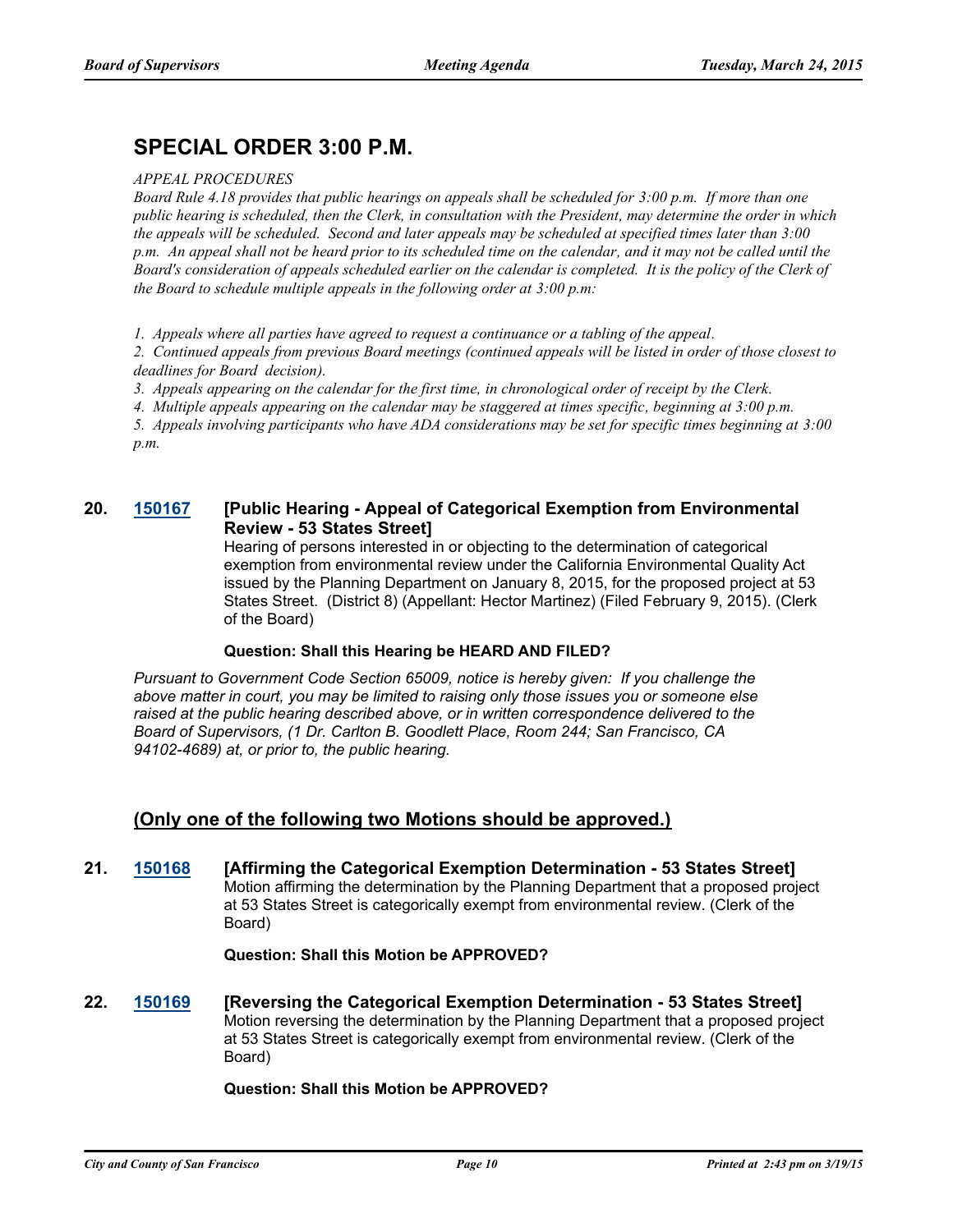### **23. [150170](http://sfgov.legistar.com/gateway.aspx?m=l&id=29080) [Preparation of Findings to Reverse the Categorical Exemption Determination - 53 States Street]**

Motion directing the Clerk of the Board to prepare findings reversing the determination by the Planning Department that a proposed project at 53 States Street is categorically exempt from environmental review. (Clerk of the Board)

**Question: Shall this Motion be APPROVED?**

# **SPECIAL ORDER 3:00 P.M.**

### **24. [150171](http://sfgov.legistar.com/gateway.aspx?m=l&id=29081) [Public Hearing - Appeal of Community Plan Exemption from Environmental Review - 340 Bryant Street]**

Hearing of persons interested in or objecting to the issuance of a Community Plan Exemption by the Planning Department on January 8, 2015, for the proposed project at 340 Bryant Street, exempting the project from further environmental review under the California Environmental Quality Act. (District 6) (Appellant: Sue Hestor on behalf of San Franciscans for Reasonable Growth) (Filed February 9, 2015). (Clerk of the Board)

#### **Question: Shall this Hearing be HEARD AND FILED?**

*Pursuant to Government Code Section 65009, notice is hereby given: If you challenge the above matter in court, you may be limited to raising only those issues you or someone else raised at the public hearing described above, or in written correspondence delivered to the Board of Supervisors, (1 Dr. Carlton B. Goodlett Place, Room 244; San Francisco, CA 94102-4689) at, or prior to, the public hearing.*

### **(Only one of the following two Motions should be approved.)**

**25. [150172](http://sfgov.legistar.com/gateway.aspx?m=l&id=29082) [Affirming the Community Plan Exemption Determination - 340 Bryant Street]** Motion affirming the determination by the Planning Department that a proposed project at 340 Bryant Street is exempt from further environmental review under a Community Plan Exemption. (Clerk of the Board)

**Question: Shall this Motion be APPROVED?**

**26. [150173](http://sfgov.legistar.com/gateway.aspx?m=l&id=29083) [Reversing the Community Plan Exemption Determination - 340 Bryant Street]** Motion reversing the determination by the Planning Department that a proposed project at 340 Bryant Street is exempt from further environmental review under a Community Plan Exemption. (Clerk of the Board)

### **Question: Shall this Motion be APPROVED?**

**27. [150174](http://sfgov.legistar.com/gateway.aspx?m=l&id=29084) [Preparation of Findings to Reverse the Community Plan Exemption Determination - 340 Bryant Street]** Motion directing the Clerk of the Board to prepare findings reversing a Community Plan Exemption determination by the Planning Department that a proposed project at 340 Bryant Street is exempt from further environmental review. (Clerk of the Board)

### **Question: Shall this Motion be APPROVED?**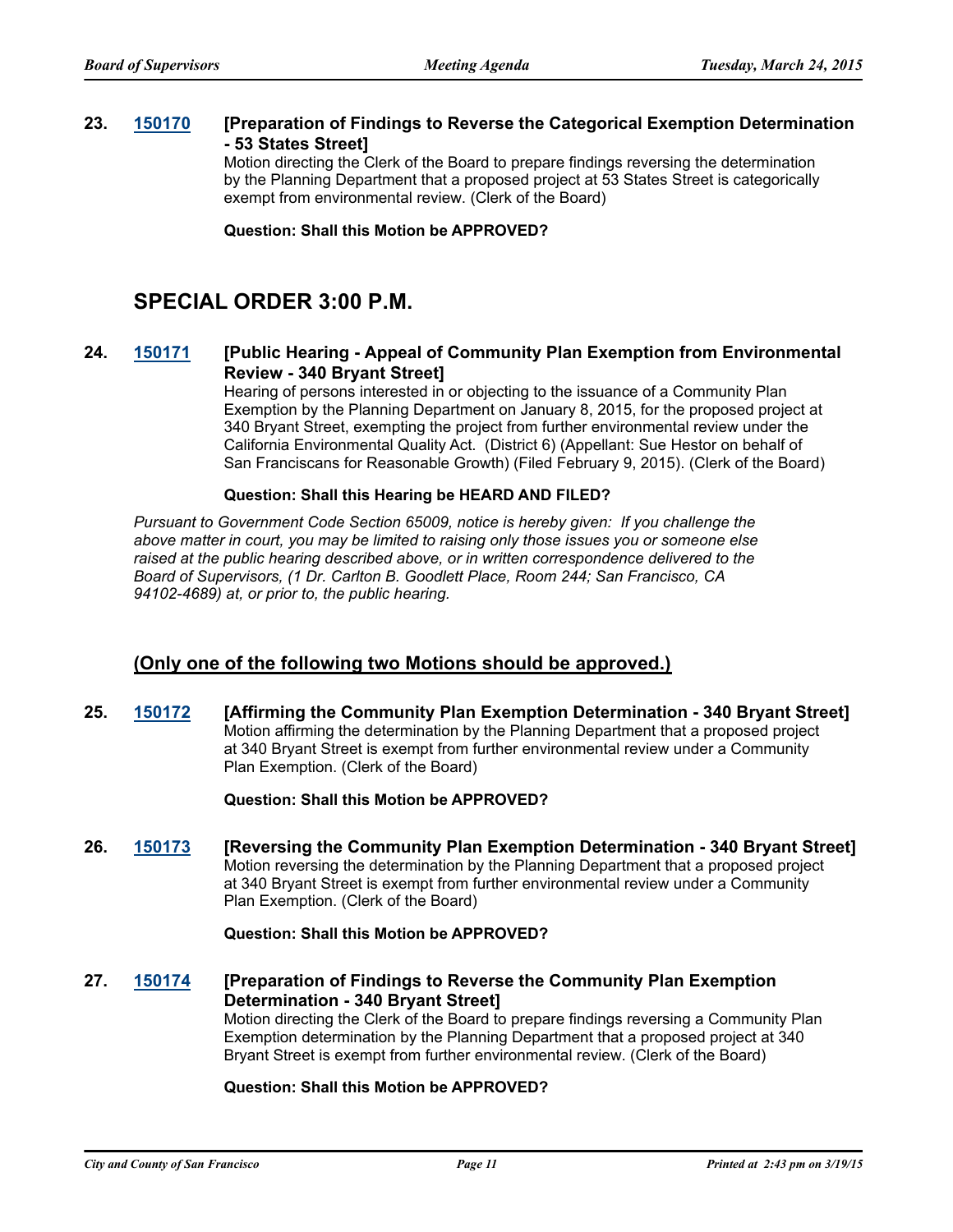# **COMMITTEE REPORT**

*Reports from committees, if any, recommending emergency or urgent measures.*

*The following item will be considered by the Government Audit and Oversight Committee at a Regular Meeting on Thursday, March 19, 2015, at 10:30 a.m. The Chair intends to request the Committee to send the following item to the Board as a Committee Report on Tuesday, March 24, 2015.*

### **28. [150247](http://sfgov.legistar.com/gateway.aspx?m=l&id=29157) [Administrative Code - Establishing Balboa Reservoir Community Advisory Committee]**

#### **Sponsor: Yee**

Ordinance amending the Administrative Code to establish the Balboa Reservoir Community Advisory Committee to advise the Board of Supervisors, the Mayor, and City departments regarding any proposed development under the Public Land for Housing Program at the portion of the Balboa Reservoir owned by the San Francisco Public Utilities Commission; and setting forth the membership and duties of the Advisory Committee.

**Question: Shall this Ordinance be PASSED ON FIRST READING?**

# **29. ROLL CALL FOR INTRODUCTIONS**

*Roll call for introduction of ordinances, resolutions, charter amendments, requests for hearings, letters of inquiry, letters of request to the City Attorney and Board Members' reports on their regional body activities.*

# **30. PUBLIC COMMENT**

*An opportunity for members of the public to directly address the Board on items of interest to the public that are within the subject matter jurisdiction of the Board, including items being considered today which have not been considered by a Board committee and excluding items which have been considered by a Board committee. Members of the public may address the Board for up to three minutes. Each member of the public will be allotted the same number of minutes to speak, except that public speakers using translation assistance will be allowed to testify for twice the amount of the public testimony time limit. If simultaneous translation services are used, speakers will be governed by the public testimony time limit applied to speakers not requesting translation assistance. The President or the Board may limit the total testimony to 30 minutes.*

*Members of the public who want a document placed on the overhead for display should clearly state such and subsequently remove the document when they want the screen to return to live coverage of the meeting.*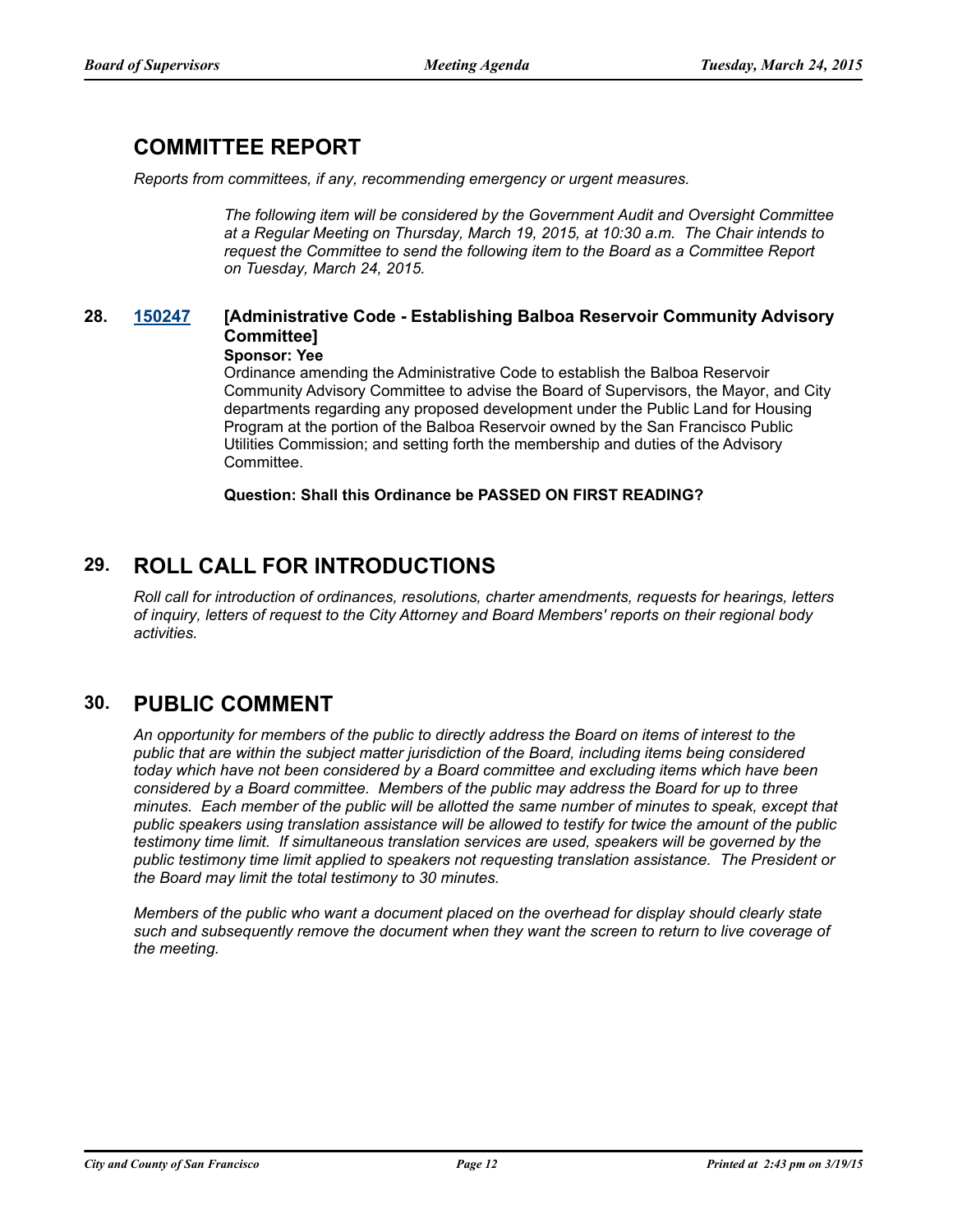# **FOR ADOPTION WITHOUT COMMITTEE REFERENCE**

*These measures were introduced for adoption without committee reference. A unanimous vote is required for adoption of these resolutions today. Any Supervisor may require any resolution to go to committee.*

*Questions on the For Adoption Without Committee Reference Agenda are on for adoption, or approved, as indicated.*

### **31. [150273](http://sfgov.legistar.com/gateway.aspx?m=l&id=29183) [Approval of a 30-Day Extension for Planning Commission Review of an Ordinance (File No. 141036) Amending the Regulation of Short-Term Residential Rentals]**

### **Sponsors: Kim; Campos**

Resolution extending by 30 days the prescribed time within which the Planning Commission may render its decision on an Ordinance (File No. 141036) amending Administrative Code, Chapter 41A, to prohibit certain residential units that have been the subject of an Ellis Act eviction from use as short-term residential rentals, and provide for private rights of action to enforce the requirements of this Chapter; and affirming the Planning Department's Determination under the California Environmental Quality Act.

03/17/2015; REFERRED FOR ADOPTION WITHOUT COMMITTEE REFERENCE AGENDA AT THE NEXT BOARD MEETING.

**Question: Shall this Resolution be ADOPTED?**

# **32. IMPERATIVE AGENDA**

*Resolution(s), if any, to be adopted within limits imposed by the Sunshine Ordinance and the Ralph M. Brown Act, introduced today, not on the printed agenda. For such resolutions to be considered, the Board must first adopt the Serious Injury Finding or the Purely Commendatory Finding and the Brown Act Finding. Each motion requires eight (8) votes or a unanimous six (6) or seven (7). A unanimous vote is required for the resolution(s).*

#### *[Serious Injury Finding]*

*Motion that the Board find that for the resolution(s) being considered at this time "the need to take action is so imperative as to threaten serious injury to the public interest if action is deferred to a later meeting."*

#### *[Purely Commendatory Finding]*

*Motion that the Board find that the resolution(s) being considered at this time are purely commendatory.*

#### *[Brown Act Finding]*

*Motion that the Board find by roll call vote that, for the resolution(s) being considered at this time, there is a need to take immediate action. The need to take action came to the attention of the City and County of San Francisco after the agenda was posted.*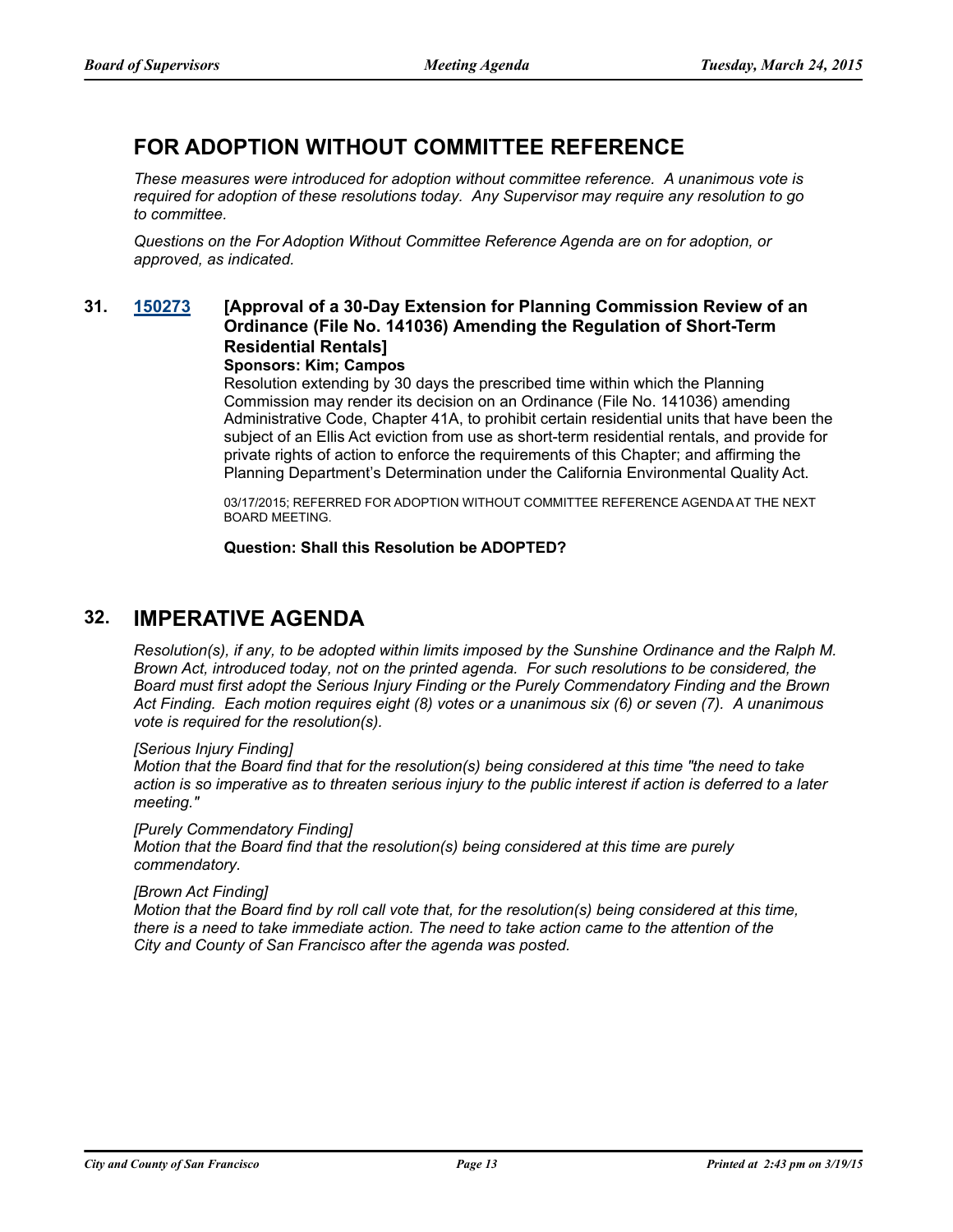# **LEGISLATION INTRODUCED AT ROLL CALL**

### **Introduced by a Supervisor or the Mayor**

*Pursuant to Charter, Section 2.105, an Ordinance or Resolution may be introduced before the Board of Supervisors by a Member of the Board, a Committee of the Board, or the Mayor and shall be referred to and reported upon by an appropriate Committee of the Board.*

Legislation Introduced will appear on the Final Minutes for this meeting. Once the Legislation Introduced is approved, it will be available on http://www.sfbos.org/legislation\_introduced.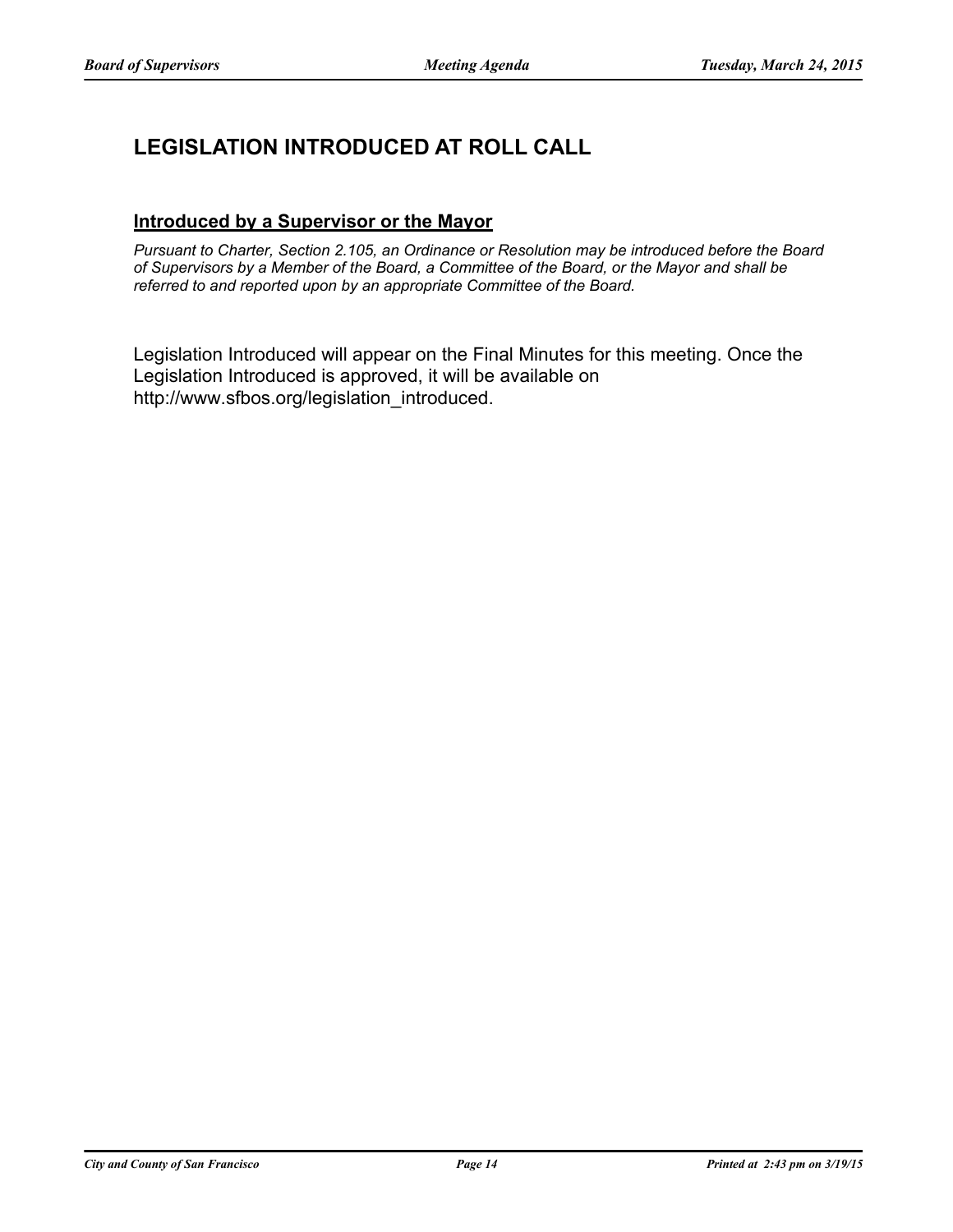### **Introduced at the Request of a Department**

*Pursuant to Rules of Order of the Board of Supervisors, Section 2.7.1, Department Heads may submit proposed legislation to the Clerk of the Board, in which case titles of the legislation will be printed at the rear of the next available agenda of the Board.*

# **PROPOSED ORDINANCES**

### **[150175](http://sfgov.legistar.com/gateway.aspx?m=l&id=29085) [Administrative Code - Chapter 6 Public Works Contracting]**

Ordinance amending the Administrative Code to comprehensively revise Chapter 6 Public Works Contracting Policies and Procedures to: 1) increase the Threshold Amount from \$400,000 to \$600,000; 2) authorize sole source contracts under certain conditions; 3) allow procurement of public works construction contracts under \$10,000 with no competitive solicitation; 4) increase the amount of emergency work a department may authorize without Board of Supervisors approval from \$250,000 to \$600,000 by linking it to the Threshold Amount; 5) increase the amount of time allowed to issue a task order from three to four years, increase the limit of the amount of a task order from \$400,000 to \$600,000 by linking it to the Threshold Amount, allow subcontractors to be listed at time of bid or at time of issuance of a task order, and allow for performance and payment bonds to incrementally increase throughout the term of the contracts for Job Order Contracts and as-needed contracts; 6) authorize execution of master as-needed construction contracts and master as-needed inspection, maintenance and repair contracts of equipment and systems on an if-and-as-needed basis; 7) increase the limit of the amount of a task order from \$400,000 to \$600,000 by linking it to the Threshold Amount in master as-needed contracts on an if-and-as-needed basis for services that the Department of Public Health and the Division of Real Estate are authorized to procure; 8) provide greater flexibility and clarify requirements for the design-build and construction manager/general contractor project delivery methods; 9) authorize the Director of Transportation to procure rail grinding and related services through a negotiated project delivery method; 10) allow departments to advertise bids on a public website and/or in a local newspaper or periodical; 11) add a procedure upon rejection or failure of professional services proposals and upon professional services contractor's failure to deliver; and 12) make various other changes and clarifications in Chapter 6. (Public Works)

(Fiscal Impact; No Budget and Legislative Analyst Report.)

02/13/2015; RECEIVED FROM DEPARTMENT.

02/24/2015; ASSIGNED UNDER 30 DAY RULE to the Government Audit and Oversight Committee.

03/04/2015; REFERRED TO DEPARTMENT.

03/16/2015; NOT RECEIVED FROM DEPARTMENT.

03/24/2015; SUBSTITUTED AND ASSIGNED to the Government Audit and Oversight Committee.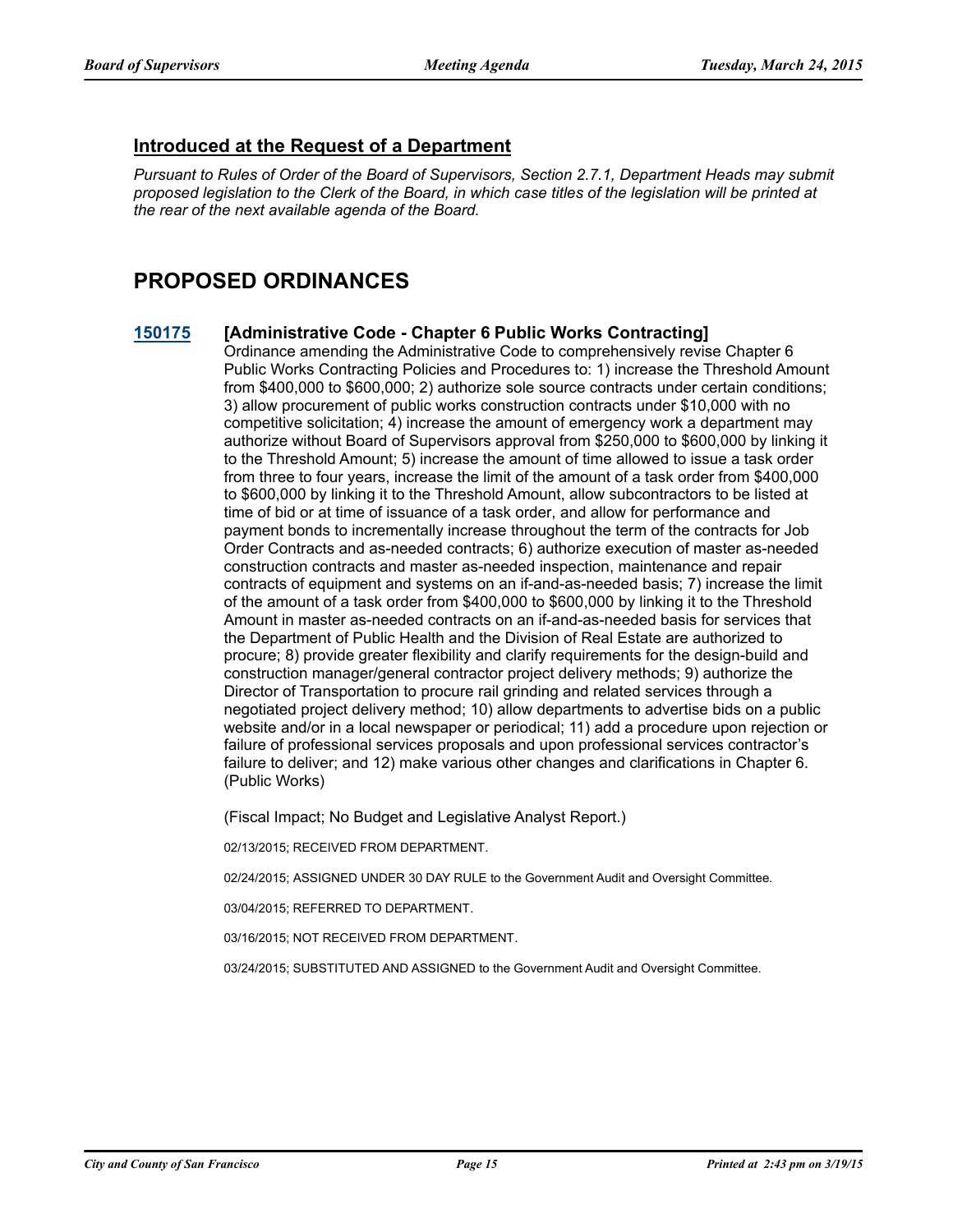### **[150260](http://sfgov.legistar.com/gateway.aspx?m=l&id=29170) [Settlement of Lawsuit - Tamara Hill - \$150,000]**

Ordinance authorizing settlement of the lawsuit filed by Tamara Hill against the City and County of San Francisco for \$150,000; the lawsuit was filed on November 6, 2012, in San Francisco Superior Court, Case No. CGC-12-525143; entitled Tamara Hill v. City and County of San Francisco. (City Attorney)

03/16/2015; RECEIVED FROM DEPARTMENT.

03/24/2015; RECEIVED AND ASSIGNED to the Government Audit and Oversight Committee.

#### **[150261](http://sfgov.legistar.com/gateway.aspx?m=l&id=29171) [Settlement of Lawsuit - Santokh Kahlon - \$142,500]**

Ordinance authorizing settlement of the lawsuit filed by Santokh Kahlon against the City and County of San Francisco for \$142,500; the lawsuit was filed on August 29, 2013, in California Superior Court, San Francisco Branch, Case No. CGC-13-533906, entitled Santokh Kahlon v. San Francisco Public Utilities Commission, City and County of San Francisco. (City Attorney)

03/16/2015; RECEIVED FROM DEPARTMENT.

03/24/2015; RECEIVED AND ASSIGNED to the Government Audit and Oversight Committee.

#### **[150262](http://sfgov.legistar.com/gateway.aspx?m=l&id=29172) [Settlement of Lawsuit - Aaron Read - \$112,000]**

Ordinance authorizing settlement of the lawsuit filed by Aaron Read against the City and County of San Francisco for \$112,000; the lawsuit was filed on October 6, 2013, in San Francisco Superior Court, Case No. CGC-13-534077; entitled Aaron Read v. City and County of San Francisco, et al.

03/16/2015; RECEIVED FROM DEPARTMENT.

03/24/2015; RECEIVED AND ASSIGNED to the Government Audit and Oversight Committee.

### **[150263](http://sfgov.legistar.com/gateway.aspx?m=l&id=29173) [Summary Vacation of Sewer Easement - Approval of Sale of Easement Interest - 98 Crown Terrace - \$16,000]**

Ordinance ordering the summary vacation of a sewer easement, and approving sale for \$16,000 of City's interest in the vacated easement within property located at 98 Crown Terrace (Assessor's Block No. 2705, Lot No. 029); adopting findings pursuant to the California Streets and Highways Code, Sections 892, and 8330 et seq.; adopting findings pursuant to the California Environmental Quality Act; adopting findings that the vacation and sale are in conformity with the General Plan, and the eight priority policies of Planning Code, Section 101.1; and authorizing official acts in furtherance of this Ordinance. (Public Utilities Commission)

03/16/2015; RECEIVED FROM DEPARTMENT.

03/24/2015; ASSIGNED UNDER 30 DAY RULE to the Land Use and Transportation Committee.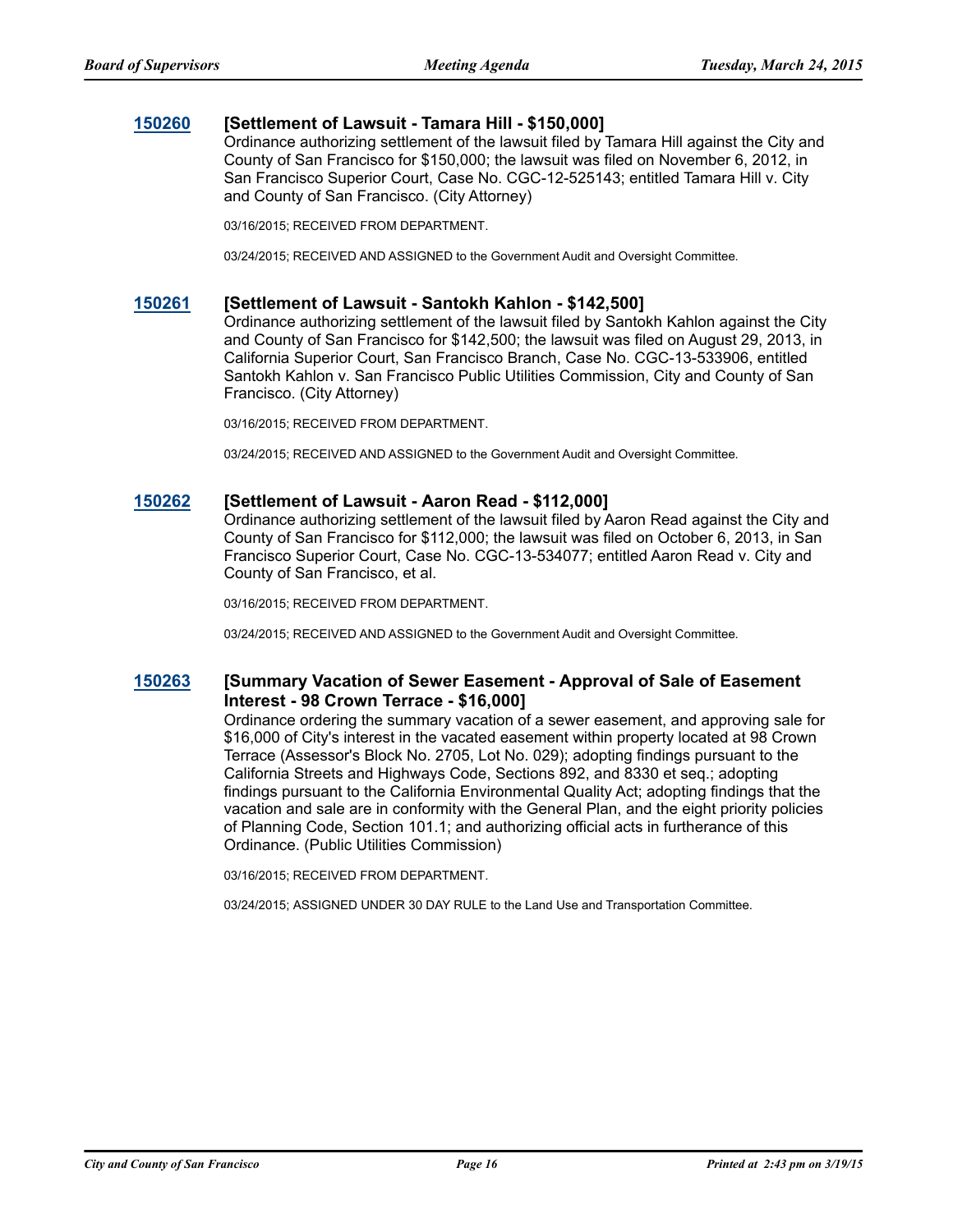# **PROPOSED RESOLUTIONS**

### **[150216](http://sfgov.legistar.com/gateway.aspx?m=l&id=29126) [Annual Fundraising Drive - 2015]**

Resolution designating those agencies qualified to participate in the 2015 Annual Joint Fundraising Drive for officers and employees of the City and County of San Francisco. (City Administrator)

03/16/2015; RECEIVED FROM DEPARTMENT.

03/24/2015; RECEIVED AND ASSIGNED to the Budget and Finance Sub-Committee.

**[150264](http://sfgov.legistar.com/gateway.aspx?m=l&id=29174) [Settlement of Unlitigated Claim - Tim and Jennifer Barrett - \$78,988.36]** Resolution approving the settlement of the unlitigated claim filed by Tim and Jennifer Barrett against the City and County of San Francisco for \$78,988.36; claim was filed on January 9, 2014. (City Attorney)

03/16/2015; RECEIVED FROM DEPARTMENT.

03/24/2015; RECEIVED AND ASSIGNED to the Government Audit and Oversight Committee.